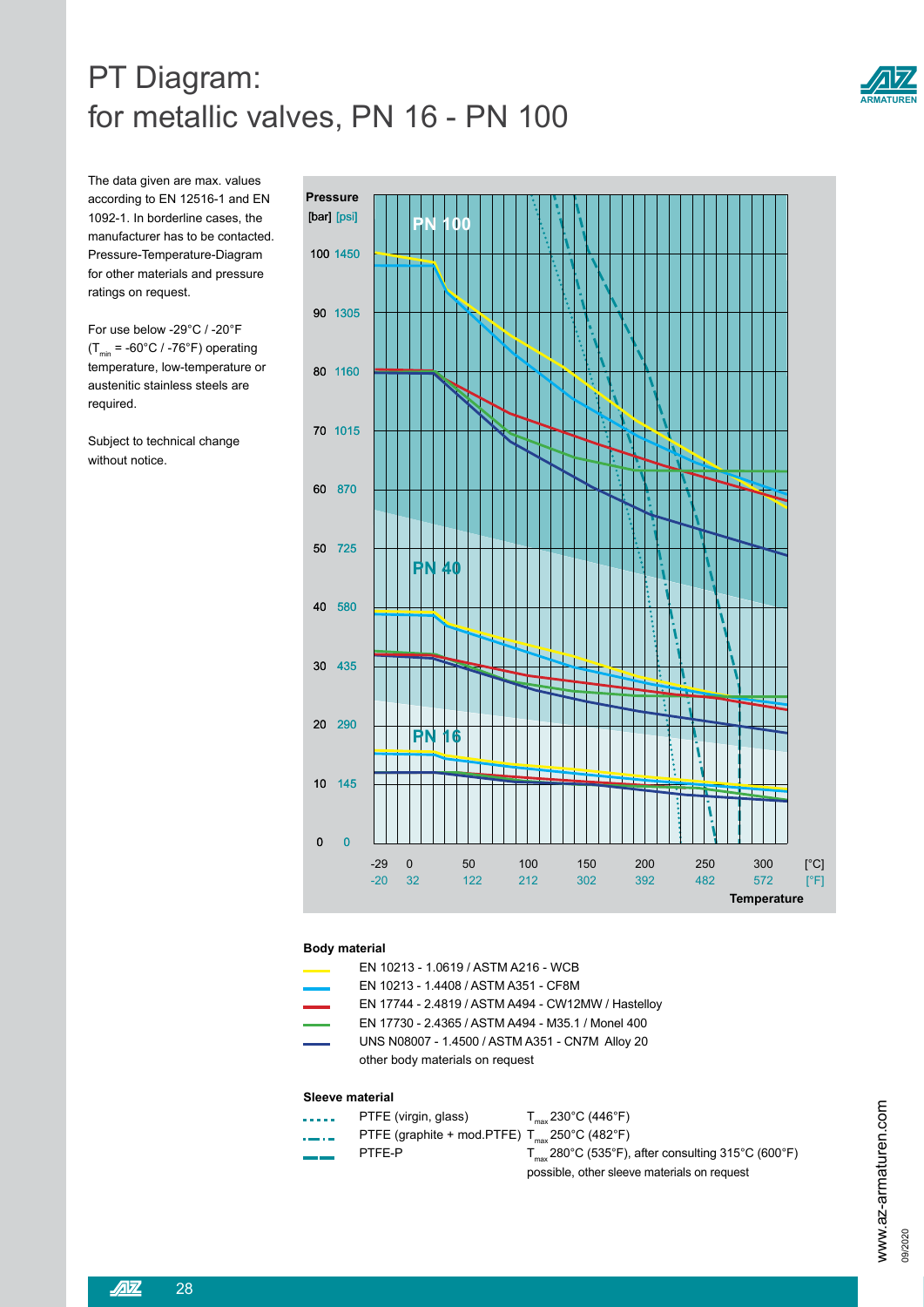# PT Diagram: for metallic valves, Class 150 - Class 600



The data given are max. values according to ASME B16.34. In borderline cases, the manufacturer has to be contacted. Pressure-Temperature- Diagram for other materials and pressure ratings on request.

For use below-29°C / -20°F  $(T<sub>min</sub> = -60°C / -76°F)$  operating temperature, low-temperature or austenitic stainless steels are required.

Subject to technical change without notice.

### **Body material**

- EN 10213 1.0619 / ASTM A216 WCB
- EN 10213 1.4408 / ASTM A351 CF8M
- EN 17744 2.4819 / ASTM A494 CW12MW / Hastelloy
- EN 17730 2.4365 / ASTM A494 M35.1 / Monel 400
- UNS N08007 1.4500 / ASTM A351 CN7M Alloy 20 other body materials on request

### **Sleeve material**

- PTFE (virgin, glass)  $T_{\text{max}} 230^{\circ} \text{C} (446^{\circ} \text{F})$
- $\frac{1}{100}$  PTFE (graphite + mod.PTFE)  $T_{\text{max}}$  250°C (482°F)
- 

PTFE-P  $T_{\text{max}}$  280°C (535°F), after consulting 315°C (600°F) possible, other sleeve materials on request

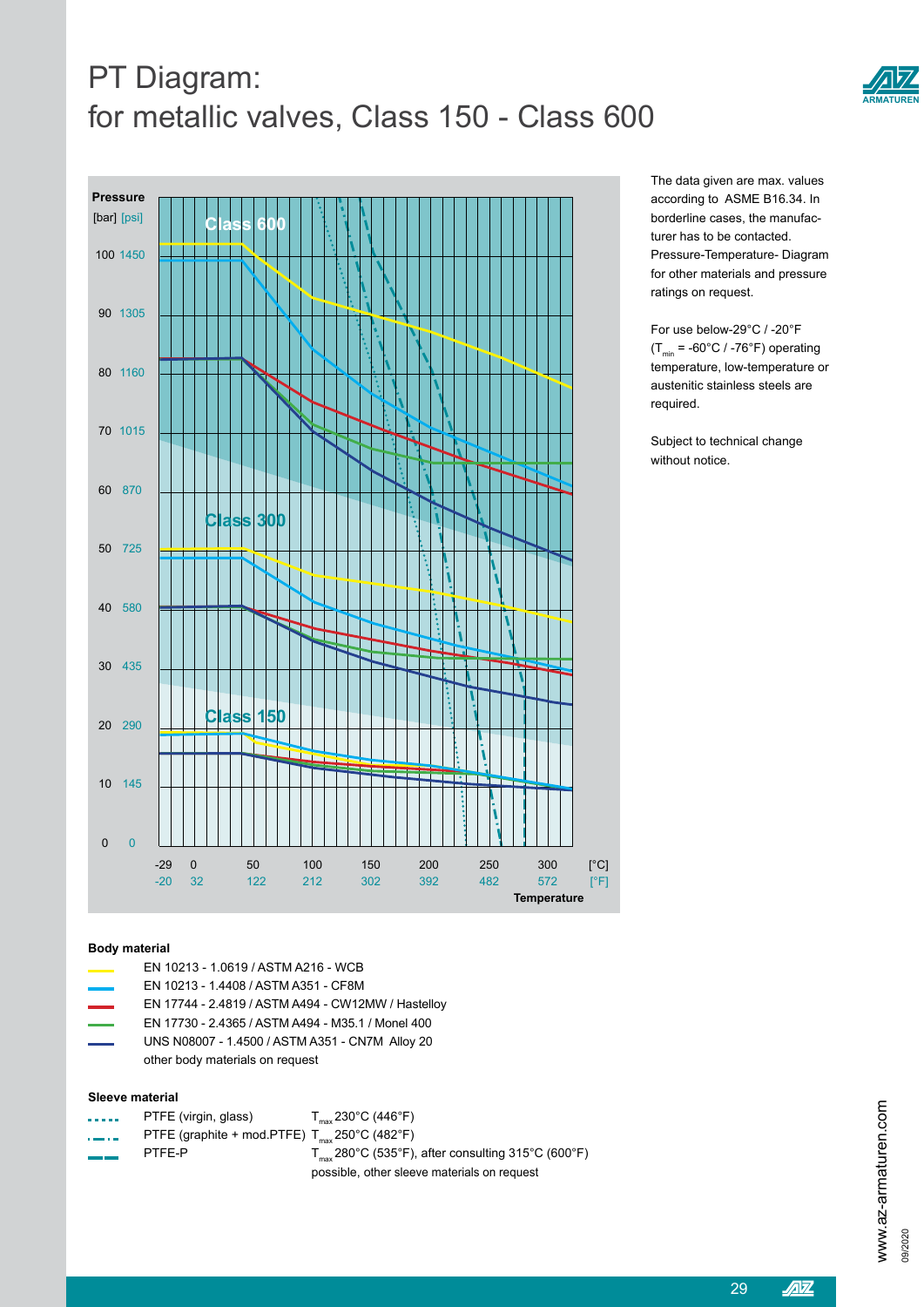# PT Diagram: for lined valves, PN 10 - PN 25



The data given are max. values according to EN 12516-4. In borderline cases, the manufacturer has to be contacted. Pressure-Temperature-Diagram for other materials and pressure ratings on request.

For use below -10°C / 14°F operating temperature, low-temperature or austenitic stainless steels are required.

Subject to technical change without notice.



#### **Body material**

 Ductile Iron EN 1563, EN-GJS-400-18-LT ASTM A395 other body materials on request

### **Lining combination**

|                                                                                                                 | Body                  | Plug             | $T_{MAX}$     |
|-----------------------------------------------------------------------------------------------------------------|-----------------------|------------------|---------------|
| --                                                                                                              | PFA or FEP            | PTFE or special* | 210°C / 410°F |
| <b>Commercial</b>                                                                                               | PFA or FEP            | PFA or FEP       | 150°C / 302°F |
| $\begin{array}{cccccccccccccc} \bullet & \bullet & \bullet & \bullet & \bullet & \bullet & \bullet \end{array}$ | <b>PFA</b> conductive | PFA conductive** | 125°C / 257°F |

\*) Special materials (metallic) for plugs without lining on request

\*\*) Material combination PFA / FEP possible

Maximum breakaway torque depending on material combinations according the technical data sheets of the plug valve.